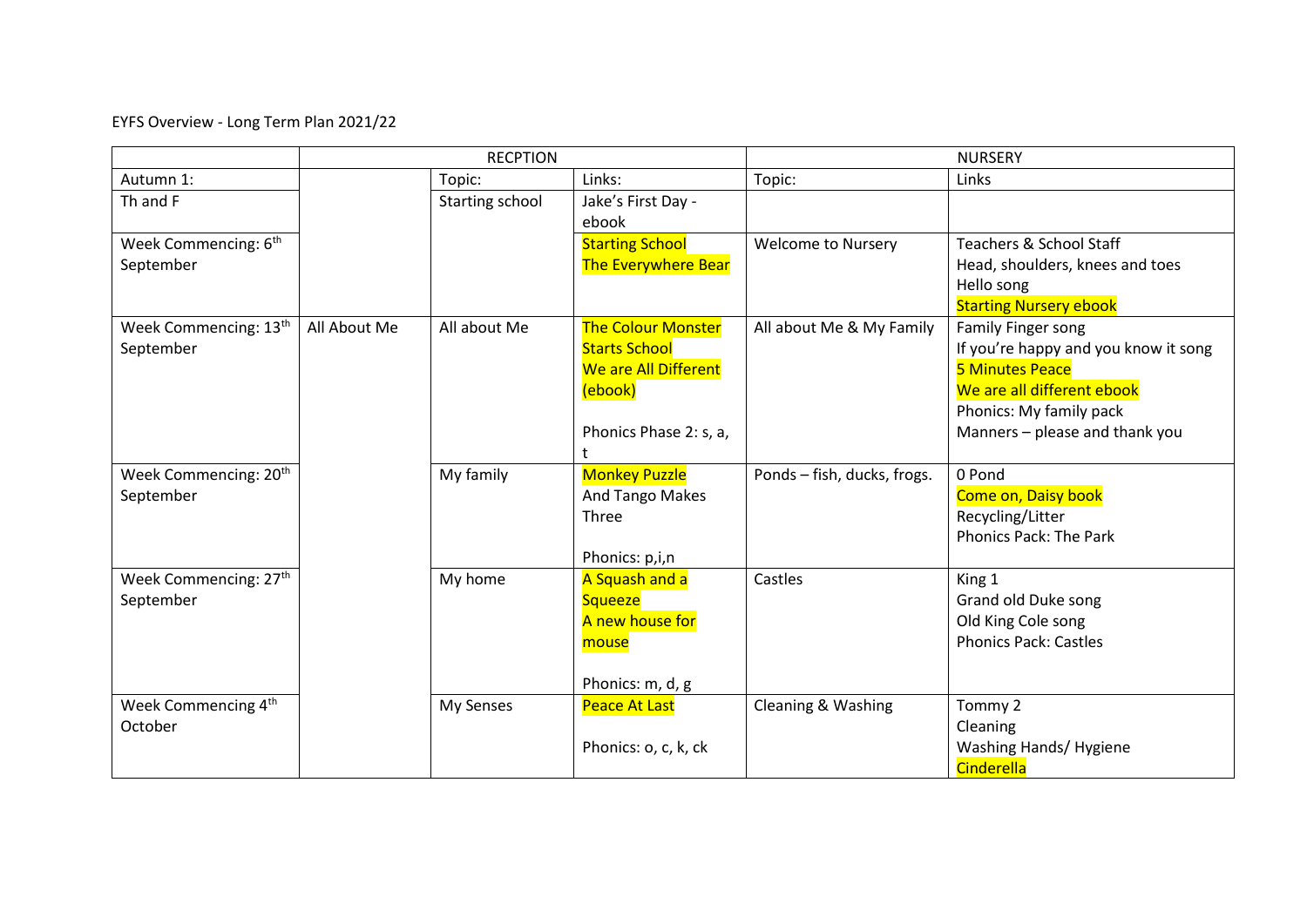| Week Commencing: 11 <sup>th</sup> | Autumn       | Autumn    | When will it be     | Bakery               | Thelma 3                          |
|-----------------------------------|--------------|-----------|---------------------|----------------------|-----------------------------------|
| October                           |              |           | spring?             |                      | <b>Gingerbread Man</b>            |
|                                   |              |           | <b>Pumpkin Soup</b> |                      | Pat-a-cake                        |
|                                   |              |           |                     |                      | <b>Bakers and Baker Shop</b>      |
|                                   |              |           | Phonics: e, u, r    |                      | Phonics: Gingerbread Man Pack     |
| Week Commencing: 18 <sup>th</sup> | Celebrations | Halloween | <b>Funny Bones</b>  | Autumn and Halloween | Sound Walk                        |
| October                           |              |           |                     |                      | Phonics: Things I Like to do Pack |
|                                   |              |           | Phonics: review and |                      | <b>Room on the Broom</b>          |
|                                   |              |           | assess              |                      |                                   |

| Autumn 2:                                            |                                         | Topic:                    | Links:                                               | Topic:                      | Links                                                                                                                                                |
|------------------------------------------------------|-----------------------------------------|---------------------------|------------------------------------------------------|-----------------------------|------------------------------------------------------------------------------------------------------------------------------------------------------|
| Week Commencing: 1st<br>November                     | Celebrations<br>And special<br>memories | Diwali & Bonfire<br>Night | Sparks in the Sky<br>(ebook)<br>Phonics: h,b, f, ff  | Diwali & Bonfire Night      | Fireworks                                                                                                                                            |
| Week Commencing: 8 <sup>th</sup><br>November         |                                         | Remembrance               | <b>BBC</b> animation<br>Phonics: I, II, ss           | Colours                     | Red for Poppies<br>Brown Bear, Brown Bear What do you<br>see?<br>The boy and the rainbow ebook<br>What colour is love?<br>Phonics Pack: All About Me |
| <b>Week Commencing:</b><br>15 <sup>th</sup> November |                                         | <b>Birthdays</b>          | <b>Kipper's Birthday</b><br>Phonics Phase 3: j, v, w | Adventure & Camping         | Freddie 4<br>Row, Row, Row your boat<br>We're Going on a Bear Hunt<br>Phonics Pack: In the Woods                                                     |
| <b>Week Commencing:</b><br>22 <sup>nd</sup> November |                                         | Weddings                  | <b>Scarecrow's Wedding</b><br>Phonics: x, y, z,      | Exercise and healthy eating | Fiona 5<br>Sports/Olympic Games<br>Apples and banana's song<br><b>The Enormous Turnip</b><br><b>Phonics Pack: The Enormous</b><br>Turnip             |
| Week Commencing 29th<br>November                     | Winter                                  | Winter                    | <b>One Winter's Day</b>                              | Underwater                  | Seal 6<br><b>Dice</b>                                                                                                                                |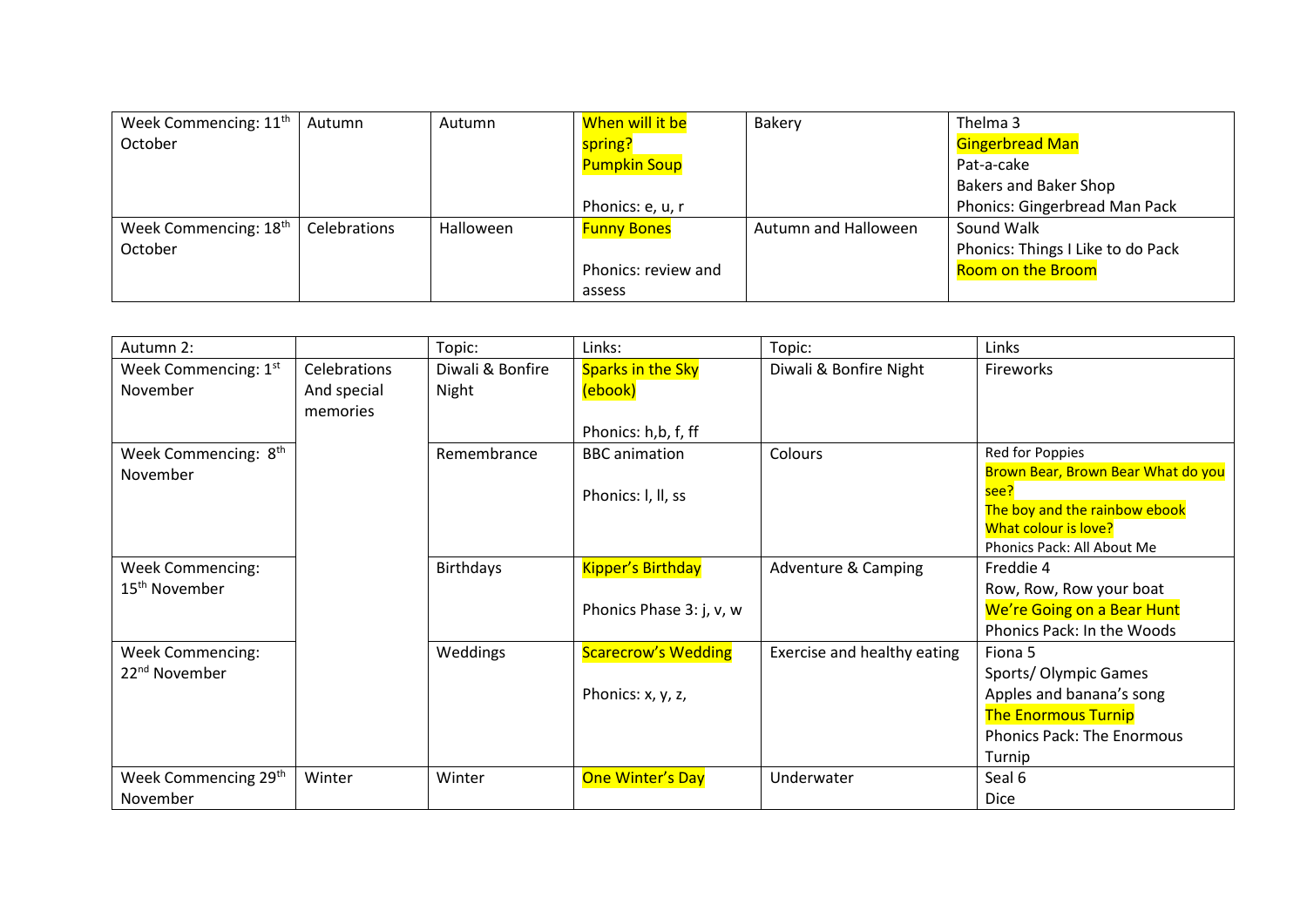|                                                                                                      |           |           | Phonics: zz, qu                                                                          |           | <b>Scuba Divers</b><br><b>Baby Shark</b><br><b>Sharing A Shell - Julia Donaldson</b><br>Phonics Pack: Under the Sea |
|------------------------------------------------------------------------------------------------------|-----------|-----------|------------------------------------------------------------------------------------------|-----------|---------------------------------------------------------------------------------------------------------------------|
| Week Commencing: 6 <sup>th</sup><br>December<br><b>Week Commencing:</b><br>13 <sup>th</sup> December | Christmas | Christmas | <b>Little Robin Red Vest</b><br><b>The Navity Story</b><br>Phonics: review and<br>assess | Christmas | <b>Christmas Songs</b><br>Nativity<br>Snow                                                                          |

| Spring 1                 |         | Topic:           | Number/Book/Nursery<br>Rhyme | Topic:         | Links                               |
|--------------------------|---------|------------------|------------------------------|----------------|-------------------------------------|
| Week Commencing: 3rd     | Rescues | Adventure        | The Snail and the            | Magic & Powers | Sir 7                               |
| January                  |         | $Rescues -$      | <b>Whale</b>                 |                | Days of the week                    |
| 3 days                   |         | mountain rescue  |                              |                | Witches, Wizards and Dragons        |
|                          |         | and coast guards |                              |                | The Princess and the Wizard         |
|                          |         |                  |                              |                | A Magic Muddle ebook                |
|                          |         |                  |                              |                | <b>Phonics Pack: Superheroes</b>    |
| <b>Week Commencing:</b>  |         | Police           | <b>Burglar Bill</b>          | Winter         | Eric 8                              |
| 10 <sup>th</sup> January |         |                  | <b>Cops and Robbers</b>      |                | Freezing and melting                |
|                          |         |                  |                              |                | Hot and cold                        |
|                          |         |                  |                              |                | <b>Lost and Found</b>               |
|                          |         |                  |                              |                | 10 Little Lights ebook              |
|                          |         |                  |                              |                | Polar Regions/Arctic Animals        |
|                          |         |                  |                              |                | <b>Phonics Pack: Arctic Animals</b> |
| <b>Week Commencing:</b>  |         | Medical          | Non-fiction                  | Houses & Homes | Nina 9                              |
| $17th$ January           |         |                  |                              |                | Homes around the world              |
|                          |         |                  |                              |                | <b>Three Little Pigs</b>            |
|                          |         |                  |                              |                | I'm a little teapot                 |
|                          |         |                  |                              |                | <b>Builders</b>                     |
|                          |         |                  |                              |                | Phonics: My House Pack              |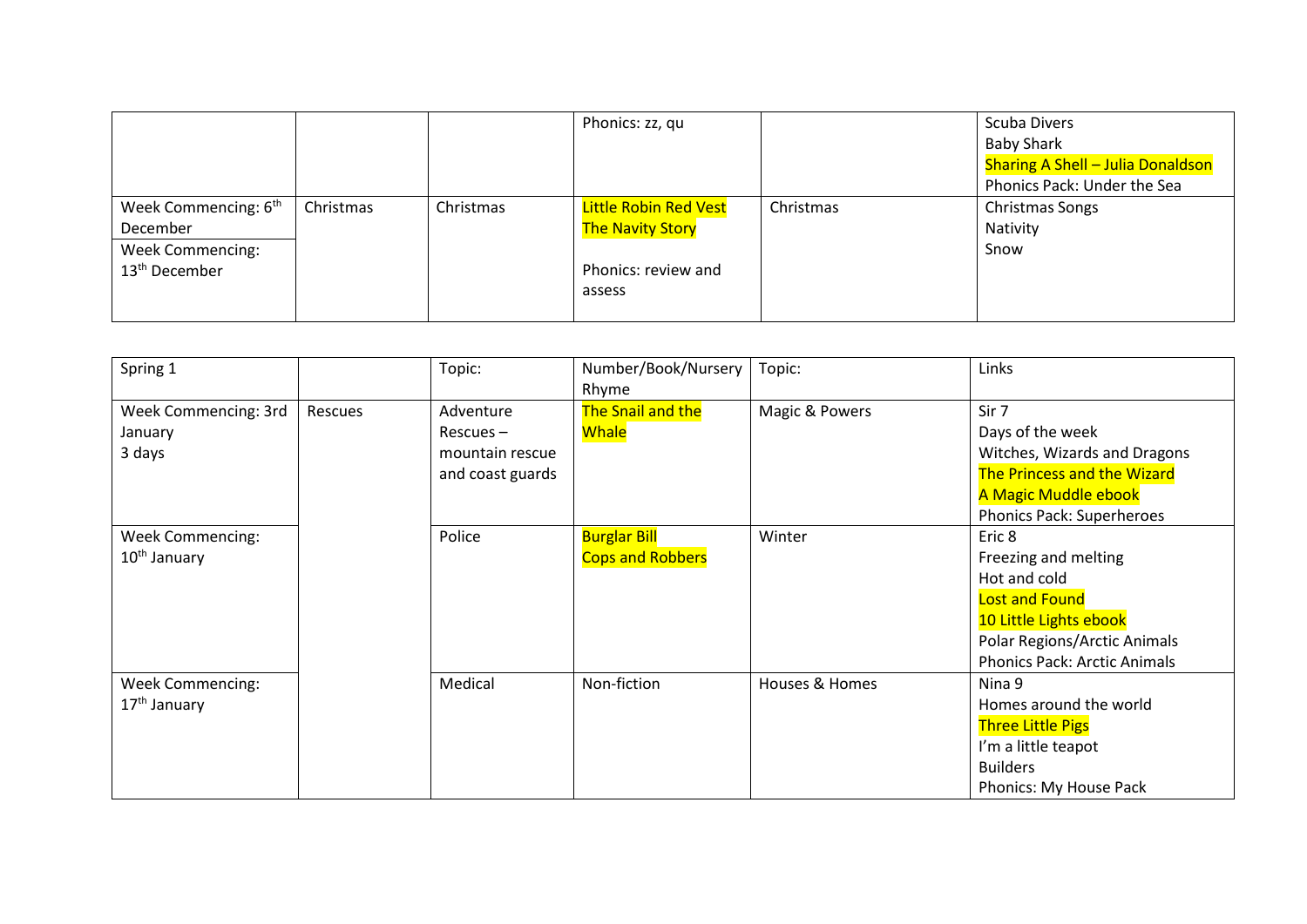| <b>Week Commencing:</b><br>24 <sup>th</sup> January  | <b>Fire Service</b>   | <b>Charlie the Firefighter</b><br>ebook                          | Restaurant/Food             | <b>Tia 10</b><br>Chef's<br>One, Two Buckle my shoe song<br>10 green bottles<br>The Tiger Who Came To Tea<br>Phonics Pack: Café                                         |
|------------------------------------------------------|-----------------------|------------------------------------------------------------------|-----------------------------|------------------------------------------------------------------------------------------------------------------------------------------------------------------------|
| Week Commencing: 31st<br>January                     | Chinese New Year      | <b>Dragons ebook</b>                                             | <b>Chinese New Year</b>     | <b>Dragons</b><br><mark>Zog</mark>                                                                                                                                     |
| Week Commencing: 7 <sup>th</sup><br>February         | Superheroes           | Supertato                                                        | <b>Transport and Travel</b> | <b>The Train Ride</b><br>Wheels on the Bus<br>London Bridge is Falling Down<br>Traffic Wardens/Lollipop<br>Person/mechanic/ Bus Driver.<br>Phonics: My Local Area pack |
| <b>Week Commencing:</b><br>14 <sup>th</sup> February | <b>Bright Futures</b> | What do people do all<br>day?<br>Valentine's Day -<br>lovehearts | Shape & Pattern             | Where's Spot?<br>Valentine's Day - lovehearts                                                                                                                          |

| Spring 2                          |         | Topic: | Number/Book/Nursery     | Topic:                    | Links                                |
|-----------------------------------|---------|--------|-------------------------|---------------------------|--------------------------------------|
|                                   |         |        | Rhyme                   |                           |                                      |
| Week Commencing: 28 <sup>th</sup> | Awesome | Pets   | <b>Six Dinner Sid</b>   | Doctors & Nurses          | <b>You Choose</b>                    |
| February                          | Animals |        |                         |                           | Doctor Foster song                   |
|                                   |         |        |                         |                           | <b>Phonics Pack: Doctors</b>         |
| Week Commencing: 7 <sup>th</sup>  |         | Oceans | <b>Rainbow Fish</b>     | <b>Emergency Services</b> | <b>You Choose</b>                    |
| March                             |         |        | Tiddler                 |                           | <b>Fireman Sam</b>                   |
|                                   |         |        |                         |                           | Police, Fire Fighters & Paramedics   |
|                                   |         |        |                         |                           | <b>Phonics Pack: Police Officers</b> |
| Week Commencing: 14th             |         | Safari | <b>Handa's Surprise</b> | When I grow up            | <b>You Choose</b>                    |
| March                             |         |        |                         |                           |                                      |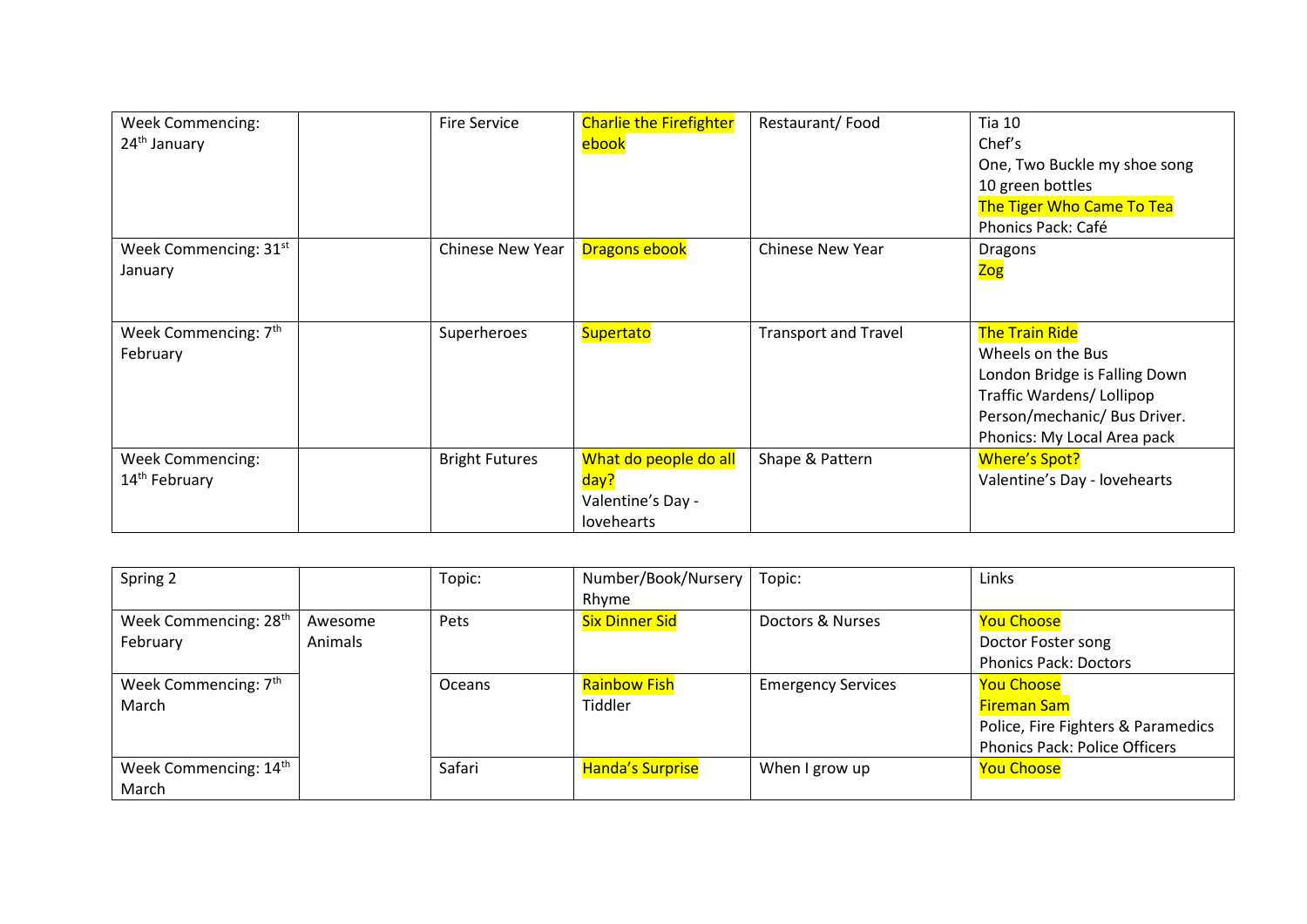|                                            |                                     |                                           |                | Hairdressers, cleaners, costume<br>designer, artist etc.<br><b>Phonics Pack: Dentist</b>                                                                                  |
|--------------------------------------------|-------------------------------------|-------------------------------------------|----------------|---------------------------------------------------------------------------------------------------------------------------------------------------------------------------|
| Week Commencing: 21 <sup>st</sup><br>March | Nocturnal                           | <b>Owl Babies</b>                         | Day & Night    | Day/Night<br>Twinkl Twinkl little star<br>Day Monkey Night monkey<br>The cow who jumped over the<br>moon<br>Mother's Day - "I love you more<br>than the stars in the sky" |
| Week Commencing: 28 <sup>th</sup><br>March | Farms                               | <b>Rosie's Walk</b><br><b>Farmer Duck</b> | Spring/Weather | Rainbow song<br>Sound Walk<br>It's raining its pouring song<br>The Little Raindrop - Joanna Gray<br>New life - animals                                                    |
| Week Commencing: 4th<br>April              | Easter and Spring<br>(Baby Animals) | ebook Brenda's Egg<br>The Easter Story    | Easter         | <b>Hot Cross Buns</b><br>Easter Eggs<br><b>Each Peach Pear Plum</b>                                                                                                       |

| Summer 1:                         |                 | Topic           | Number/Book          | Topic:      | Links                     |
|-----------------------------------|-----------------|-----------------|----------------------|-------------|---------------------------|
| Week Commencing: 25 <sup>th</sup> | Amazing         | Eric Carle      | <b>The Tiny Seed</b> | Pets        | <b>Hairy Maclary</b>      |
| April                             | Authors and     |                 | The Bad Tempered     |             | Three Blind Mice          |
|                                   | their brilliant |                 | Ladybird             |             | Vets                      |
|                                   | books           |                 |                      |             | <b>Phonics: Pets Pack</b> |
| Week Commencing: 2 <sup>nd</sup>  |                 | Julia Donaldson | <b>The Gruffalo</b>  | In the wild | Dear Zoo & Hug            |
| May                               |                 |                 | Gruffalo's Child     |             | Jungles                   |
|                                   |                 |                 |                      |             | Safari                    |
|                                   |                 |                 |                      |             | 5 little monkeys          |
|                                   |                 |                 |                      |             | Giraffe's cant dance      |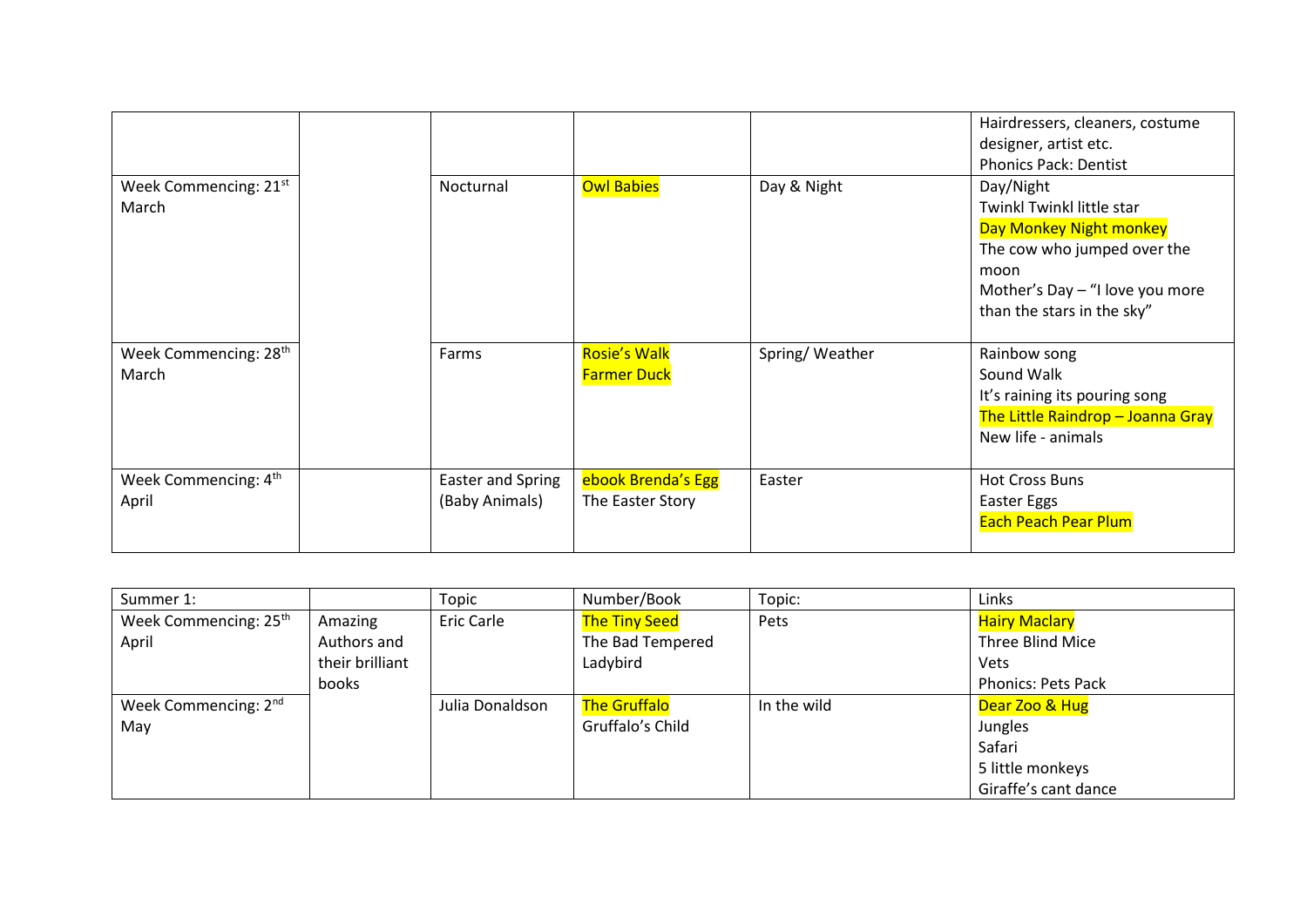|                                   |                 |                              |                   | Phonics Pack: Jungle Animals          |
|-----------------------------------|-----------------|------------------------------|-------------------|---------------------------------------|
| Week Commencing: 9th              | Ian Whybrow     | <b>Harry and The</b>         | In the woods      | <b>Goldilocks and the Three Bears</b> |
| May                               |                 | <b>Bucketful of Dinosaur</b> |                   | Teddy's Bear Picnic                   |
|                                   |                 |                              |                   | <b>Phonics Pack: Goldilocks</b>       |
| Week Commencing: 16 <sup>th</sup> | Claire Freedman | <b>Aliens Love</b>           | On the farm       | Baa. Baa, Black Sheep                 |
| May                               |                 | Underpants                   |                   | Mary Had a Little Lamb                |
|                                   |                 |                              |                   | <b>Bingo Song</b>                     |
|                                   |                 |                              |                   | Old McDonald had a farm               |
|                                   |                 |                              |                   | Farmers                               |
|                                   |                 |                              |                   | Little Red Hen e book                 |
|                                   |                 |                              |                   | Wake up time on bumble farm           |
|                                   |                 |                              |                   | ebook                                 |
|                                   |                 |                              |                   | <b>Phonics Pack: Farm Animals</b>     |
| Week Commencing: 23rd             | Janet and Allan | <b>The Jolly Postman</b>     | <b>Minibeasts</b> | <b>Very Hungry Caterpillar</b>        |
| May                               | Ahlberg         |                              |                   | Incy Winsy Spider                     |
|                                   |                 |                              |                   | Round and round the garden song       |
|                                   |                 |                              |                   | Lifecycle of a butterfly              |
|                                   |                 |                              |                   | <b>Phonics Pack: Minibeasts</b>       |

| Summer 2:                         |         | Topic:                  | Links                         | Topic:           | Links                     |
|-----------------------------------|---------|-------------------------|-------------------------------|------------------|---------------------------|
| Week Commencing: 6 <sup>th</sup>  | Castles | <b>Building Castles</b> | Non-fiction                   | Toys             | The old toy room ebook    |
| June                              |         |                         |                               |                  | Phonics: s                |
| Week Commencing: 13 <sup>th</sup> |         | Princes and             | <b>Fairy tales - Princess</b> | Space            | <b>Whatever Next</b>      |
| June                              |         | Princesses              | and the Pea                   |                  | Back to earth with a bump |
|                                   |         |                         |                               |                  | ebook                     |
|                                   |         |                         |                               |                  | Father's Day              |
|                                   |         |                         |                               |                  | Phonics: a                |
| Week Commencing: 20 <sup>th</sup> |         | Knights and             | <b>St George and the</b>      | <b>Dinosaurs</b> | <b>Tyrannosaurus Drip</b> |
| June                              |         | <b>Dragons</b>          | <b>Dragon</b>                 |                  | Hide-a-saurus e book      |
|                                   |         |                         |                               |                  | Phonics: t                |